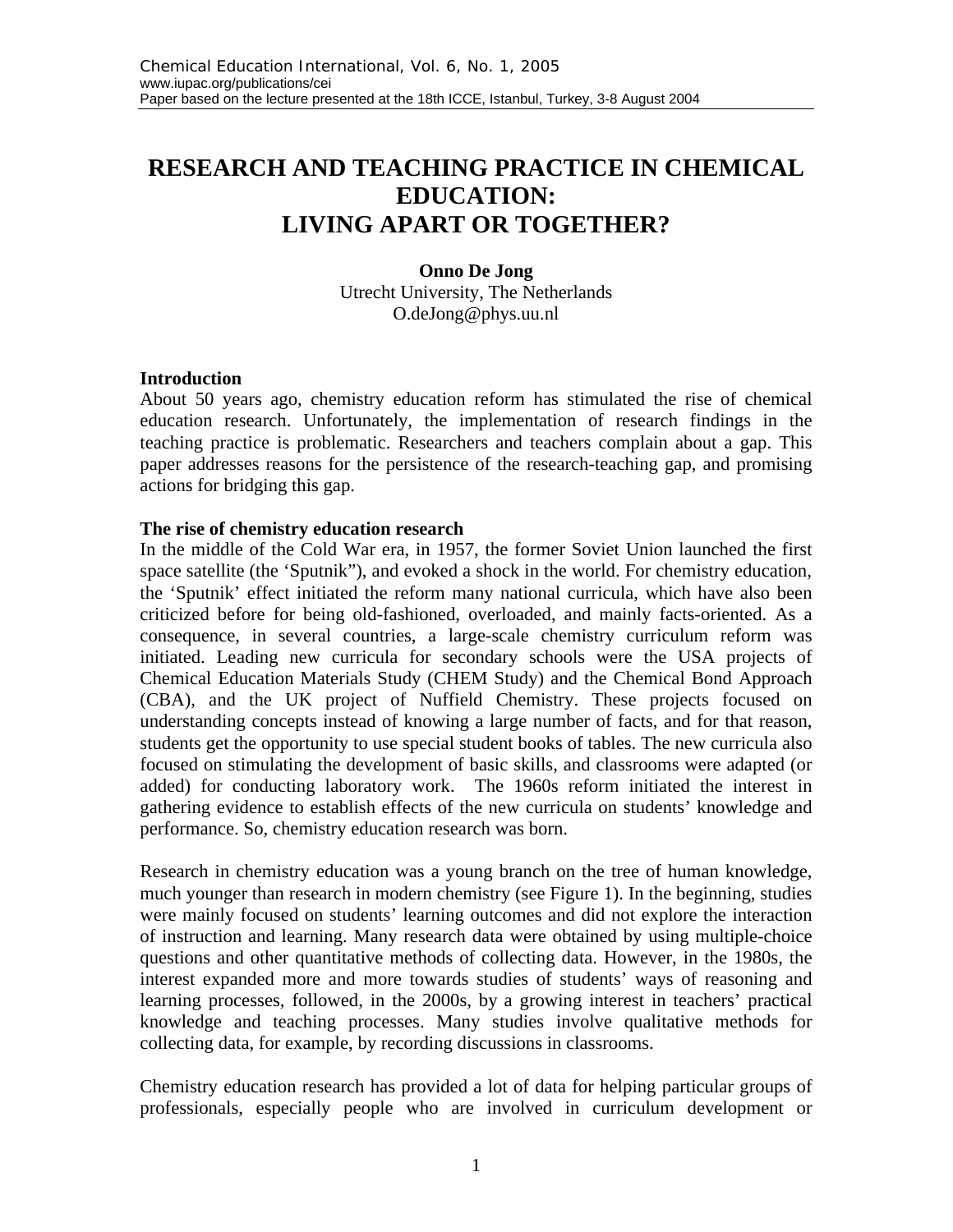assessment designs. But what about the hard core of professionals: the teachers in the classroom? It is well known that the relationship between chemistry education research and chemistry teaching practice is problematic, at the secondary school level as well as at the university level. For example, researchers point out the poor effects of their efforts, while chemistry teachers complain about the absence of relevance of the research for their teaching. So, there is a serious research-practice gap.

*Figure 1. Birth of research in chemistry and chemistry education*

| Chemistry research                                                                                                    |  |  |  |  |
|-----------------------------------------------------------------------------------------------------------------------|--|--|--|--|
| $\approx$ 1750 Modern macro chemistry (e.g. Lavoisier, Proust)<br>$\approx$ 1800 Modern macro chemistry (e.g. Dalton) |  |  |  |  |
| Chemistry education research                                                                                          |  |  |  |  |
| $\approx$ 1900 School chemistry education (e.g. J. of Chem. Ed., since $\approx$ 1920)                                |  |  |  |  |
| $\approx$ 1960 Chemistry education research (e.g. J. of Res. in Sci. T., since $\approx$ 1960,                        |  |  |  |  |
| Int. J. of Sci. Ed., since $\approx$ 1980)                                                                            |  |  |  |  |
| $\approx$ 1990 Chemistry teacher education research                                                                   |  |  |  |  |

## **Examining the research-teaching gap**

In this paper, I will address two key questions about the research-practice gap (see Figure 2). Before the reader continues to look further, I would like to invite him or her to wait a while and to try to answer both questions by himself or herself.

|  |  |  | Figure 2. Key questions about the research-practice gap |  |
|--|--|--|---------------------------------------------------------|--|
|--|--|--|---------------------------------------------------------|--|

In chemistry education research and teaching practice?  $\vert$  my 1.What are the most important reasons for the gap between 2. What are the most important ways for bridging the gap between chemistry education research and teaching practice?

keynote, presented at the  $18<sup>th</sup>$  ICCE Conference in Istanbul (2004), I talked about what is written above. However, before I continued my lecture, I announced a short break and invited my audience to think about both questions (Figure 2) and to write down their personal answers on a form. After the keynote, I collected the forms and selected the ones that were filled in by people who had indicated to have experience with teaching chemistry (at schools or universities) or chemistry education (at teacher training colleges) and to be familiar with chemistry education research. For the analyses of the answers, I used 36 forms, of which 14 forms from Turkish people and 22 forms from people coming from 16 other countries.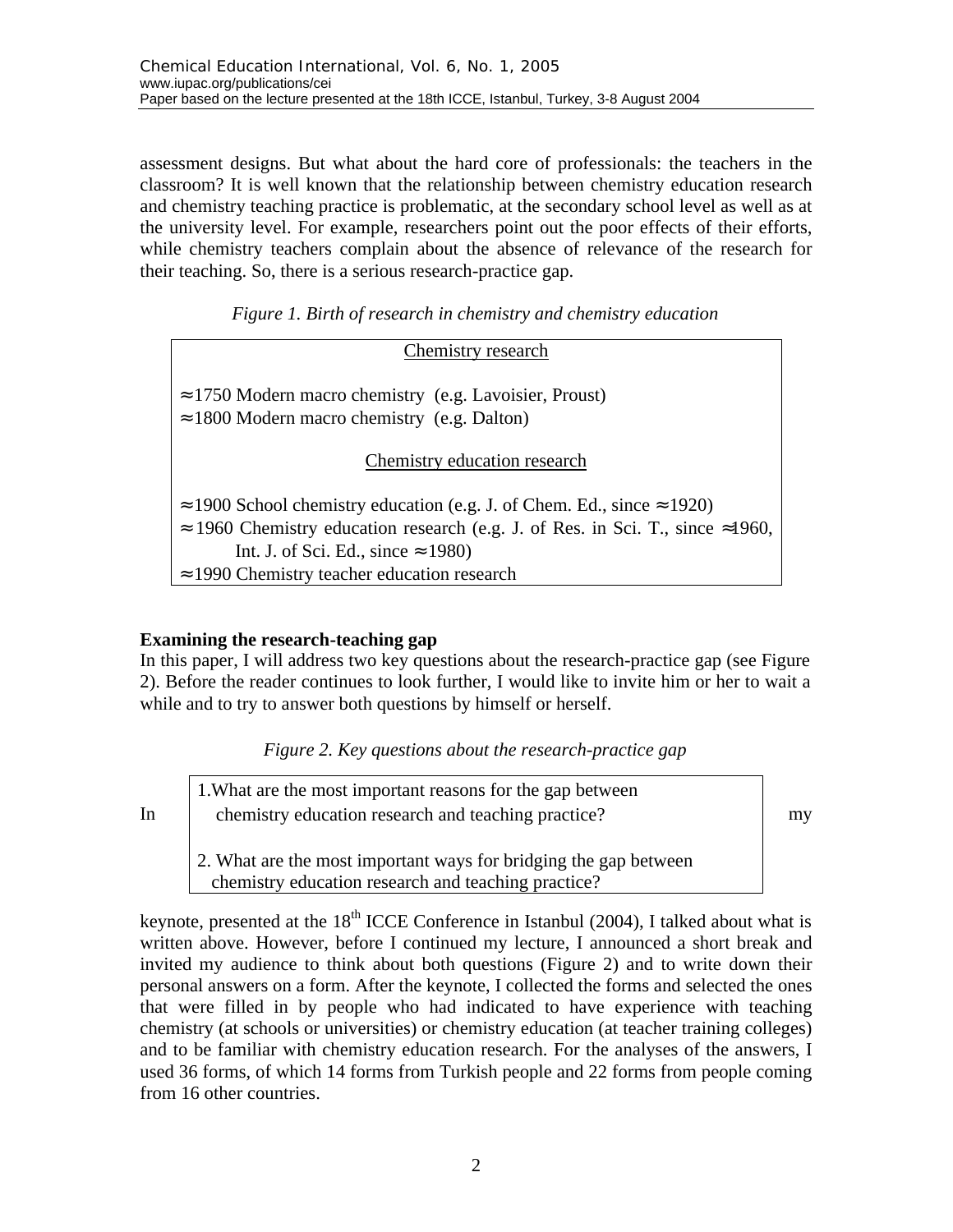## **Views on the persistence of the gap**

The answers to the question about important reasons for the gap were classified into two main categories: (a) personal reasons, expressed from the teacher or researcher perspective, and (b) structural reasons, expressed from the common perspective. The results show that most of the statements regard 'teacher' reasons, followed by 'researcher' reasons, and 'structural' reasons. Regarding the personal reasons, most statements refer to a lack of knowledge or skills. Regarding the structural reasons, most statements refer to insufficient communication and collaboration between researchers and teachers. Exemplary statements are given in Figure 3. Although the ICCE survey is small-scaled, the results cover a wide range of reasons that support findings and views from elsewhere.  $\frac{1-2}{2}$ 

*Figure 3. Exemplary statements about causes of the gap*

The From the teacher perspective: *" Insufficient guidance for teachers how to use evidence in the literature, lack of pedagogic knowledge"* (UK). From the researcher perspective: *" The chemistry education researchers don't teach chemistry in the school. They don't know how theory that they inquiry works"* (Turkey).

From the common perspective:

*" A lack of long and continuous collaboration between teachers and researchers. Only occasional exposures are not enough"* (Israel).

reported reasons can be explained from several factors behind them. Here, I will address four main explanations.

(i) The *need to survive issue.* Teachers cannot find enough time to reading research articles because they are already too busy with their core business, which is, teaching in classrooms. Even if they have time for reading, they need extra time for translate and integrate the content into their teaching practice. Researchers also have to survive, which means that they have to publish in high-ranked journals read by only a few teachers. Of course, some of them publish in journals for teachers, but that does not provide rewards in terms of 'research' output.

(ii) The *mutual expectations issue*. Teachers might be inclined to think that research ought to provide them quickly with final solutions for their teaching difficulties. Researchers might be inclined to believe that teachers are able to understand their reports and to transform research outcomes into useful ideas for teaching. Unfortunately, from both sides, the expectations are too high and the views are not very realistic.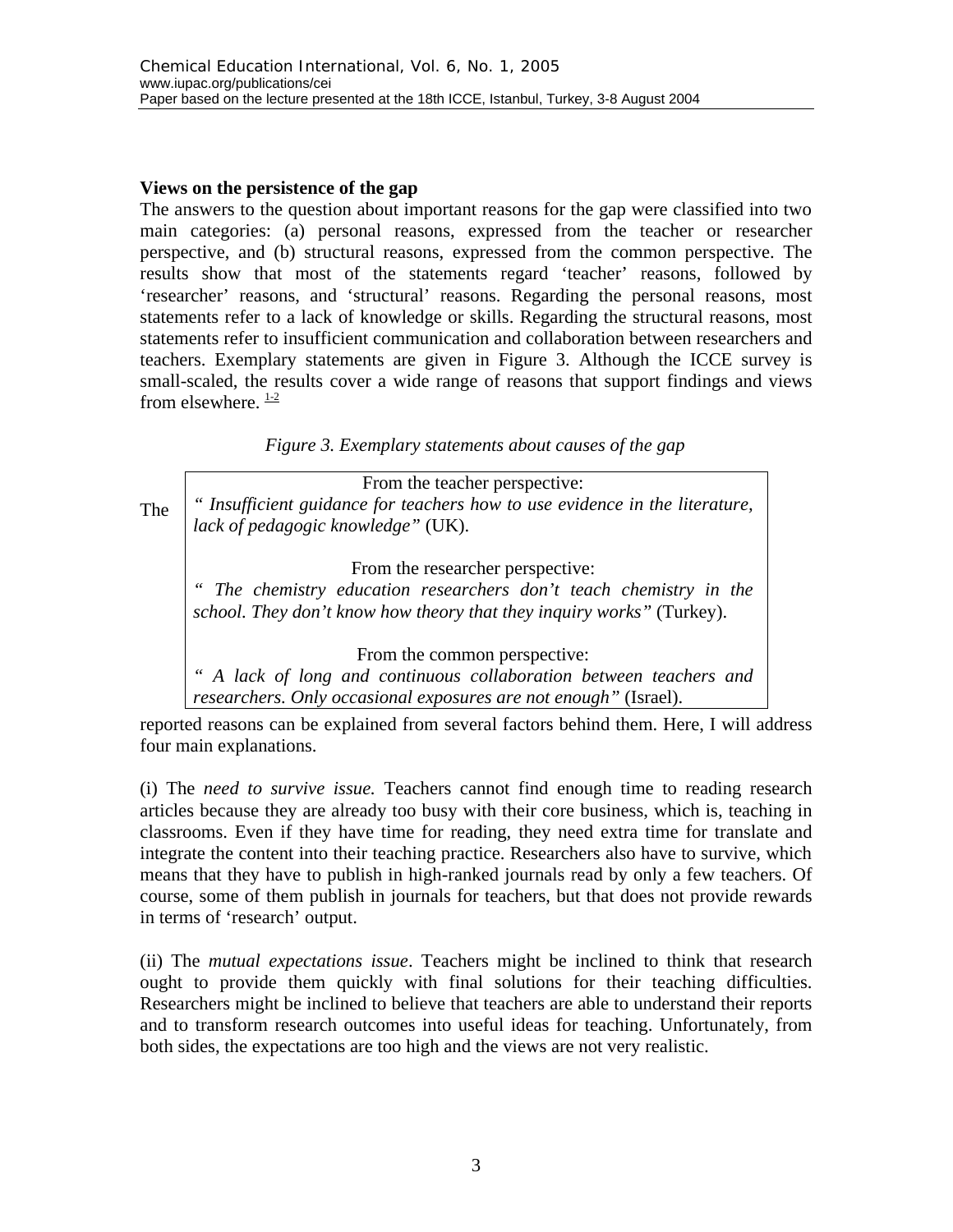(iii) The *innovation strategy issue*. Over the past decade, chemistry education reform has often been introduced by using the RDD-model: research, development, and diffusion. According to this 'top-down' approach, research projects are launched at universities or other research institutes, and the results are used for developing new curricula and teaching/learning materials in separate institutes that also take care of further dissemination of the products. From this perspective, the teacher role only consists of executing the new programs. As a consequence, a sharp distinction between researches and teachers is created. Nowadays, the RDD-strategy is considered to be rather oldfashioned, but, in my opinion, a lot of current curriculum projects use this model to some extent. This does not contribute to bridge the researcher-teacher gap.

(iv) The *research paradigm issue*. Over the past several decades, the research programs for chemical education have been strongly influenced by 'content-free' theories of teaching and learning. The conclusions from this research tended to be very general. However, most chemistry teachers are faced with specific content-related difficulties in teaching and learning. This discrepancy also contributes to the persistency of the research-teaching gap.

# **Views on bridging the gap**

The answers to the question about important ways of bridging the gap were also classified into two main categories: (a) personal actions, expressed from the teacher or researcher perspective, and (b) structural actions, expressed from the common perspective. The results show that most of the statements regard 'structural' reasons, followed by 'researcher' reasons, and 'teacher' reasons. Many recommended actions were the counterparts of the reported reasons for the persistence of the research-practice gap. Exemplary statements are given in Figure 4.

*Figure 4. Exemplary statements about actions for bridging the gap*

From the teacher perspective:

*" There should be teacher education programs and in these programs teachers must use new methods or new approaches and be informed about new studies"* (Turkey).

From the researcher perspective:

*" More practical suggestions from researchers that can realistically be implemented"(*Ireland).

From the common perspective:

*"Seminars to join the cultures. The interest is there but seminars must be scheduled"* (Sweden).

# **Living apart or together?**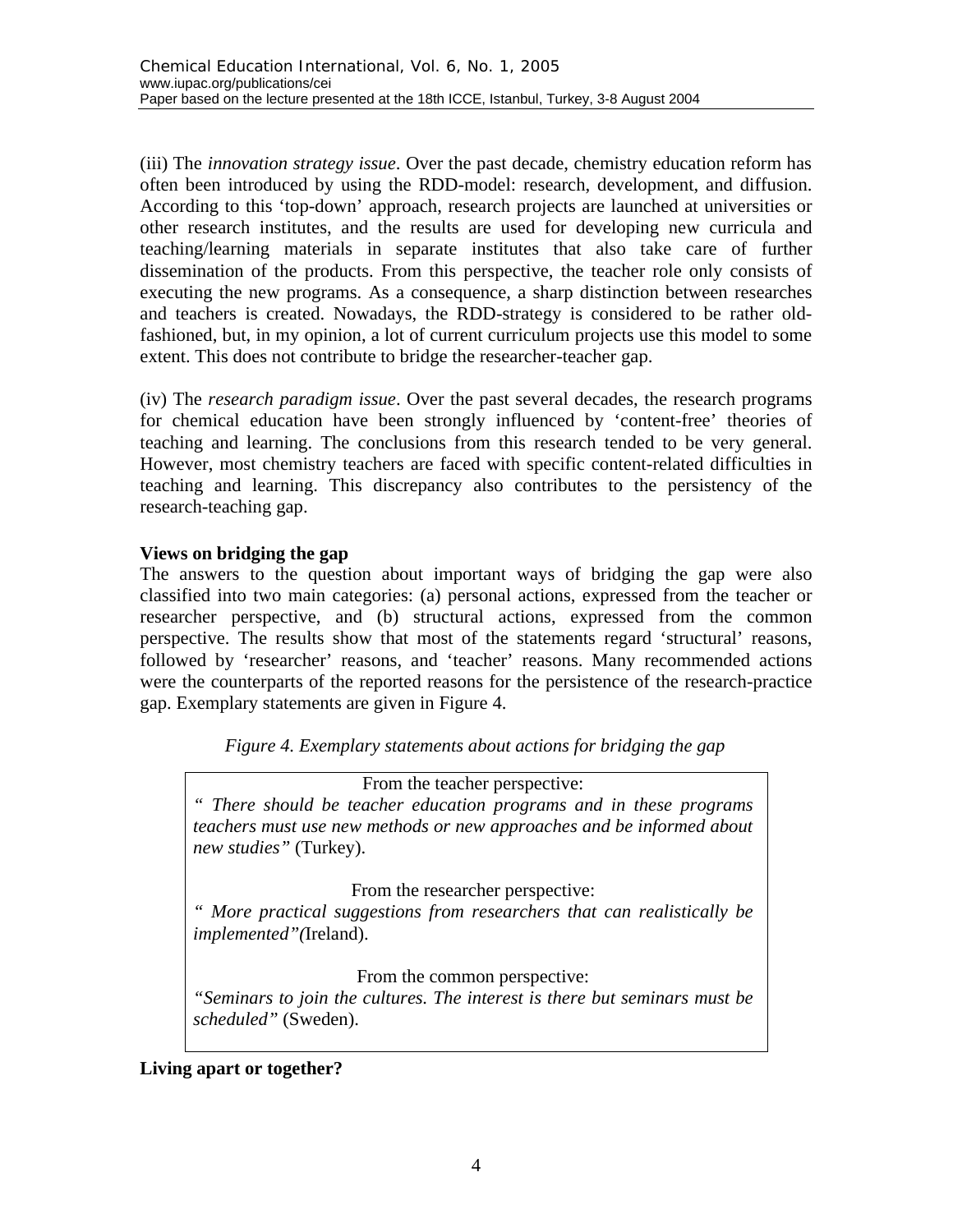Most of the suggested actions refer to improving the communication and collaboration between researchers and teachers. These issues are elaborated by several authors elsewhere. $\frac{3}{2}$ 

Regarding the improvement of communication between researchers and teachers, I would like to point out the promising use of Internet. Although many research journals are published on-line, nearly all of them require money for access. This is a hindering factor for teachers, because many of them have a very limited school budget for subscriptions. Fortunately, some electronic journals were free of charge, for example, the 'Chemistry Education Research and Practice', published by the University of Ioannina, Greece, on the website address http://www.uoi.gr/cerp, and the 'University Chemistry Education', published by the Royal Society of Chemistry, UK, on the website address htpp://www.rsc.org/uchemed. In the beginning of the former sentence, I used the word 'were', not to indicate that the access to both websites is no longer free of charge, but to indicate that both journals and their websites addresses are changed from 1 January 2005. From that date, they merged with each other towards a new journal, published by the Royal Society of Chemistry, UK, under the title Chemistry Education Research and Practice' (CERP), on the website address htpp://www.rsc.org/cerp. This journal continues to be available free of charge.

A very useful and new electronic database of studies focusing on students' difficulties in understanding specific chemistry concepts and rules can be found on the website address: www.card.unp.ac.za. The term 'card' in this address is an acronym for 'Conceptual and Reasoning Difficulties'. Currently, the CARD website contains over 5000 references as well as extensive information on chemistry difficulties, and will be expanding to include other areas of science, mathematics and technology. Access to the South-African website is also free of charge.

Another new overview of research results, but not free of charge, is given by the electronic journal "Science Education review', on the website address htpp://www.scienceeducationreview.com. The Australian journal includes summaries of carefully selected studies and other articled from around the world, compiled for use in teaching and research practice.

Regarding the improvement of collaboration between researchers and teachers, I would like to address a classroom-based action research approach that is called: 'developmental research'.<sup>4</sup> The main purpose of research is to develop theories together with instructional materials that are useful in classroom practice because they have been developed in practice. The structure of this research involves repeated cycles (a spiral) of stages that can be described concisely as follows. First, specific problems in teaching and learning are analysed. Second, in conjunction with reflection on chemistry and chemistry education, research questions are formulated. Third, drafts of new teaching strategies and materials are developed, discussed with teachers, revised, and implemented. Fourth, teaching and learning processes are investigated during classroom and laboratory sessions. Finally, the results are used in a new cycle of research. Recently, for chemical education, Stolk, Bulte, De Jong, and Pilot (2005) have presented an example of a development research project.<sup>5</sup> Their study deals with a new issue in the Dutch chemistry curriculum, viz. the teaching of chemistry concepts in daily-life contexts, for example,